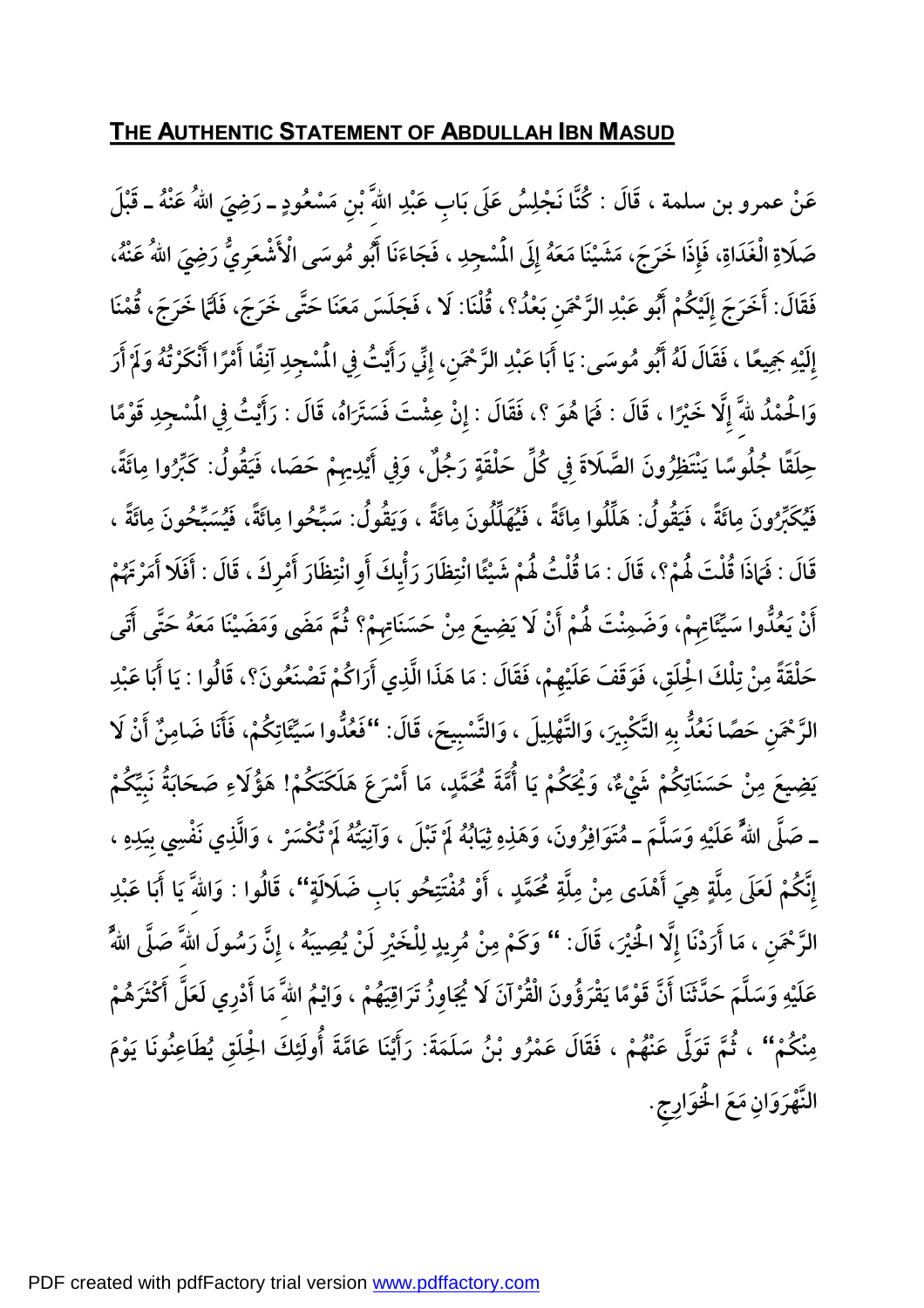**'Amr ibn Salamah (may Allah have mercy on him) said: We used to sit at the door of Abdullah ibn Mas'ood (may Allah be pleased with him) before Fajr prayer, so that when he comes out, we would walk with him to the masjid, then Abu Moosa al-Ash'ari (may Allah be pleased with him) came to us and said: Has Abu 'Abd al-Rahmaan come out to you yet? We said: No. So he sat with us until he came out, and when he came out we all stood up.**

**Abu Moosa said to him: O Abu 'Abd al-Rahmaan (Ibn Mas'ud), just now I saw something in the masjid that I have never seen before, and I did not see except (that which is) good.** 

**Ibn Mas'ud said: What was it?** 

**Abu Musa said: If you live, you will see it. In the masjid I saw some people sitting in circles waiting for the prayer. In every circle there was a man, and in their hands they had pebbles. That man would say: Say Allahu akbar (Allaah is Most Great) one hundred times, and they would say Allahu akbar one hundred times. The man would say: Say Laa ilaaha ill-Allah (there is no god but Allah) one hundred times, and they would say Laa ilaaha ill-Allah one hundred times. The man would say: Say Subhan-Allah (Glory be to Allah) one hundred times, and they would say Subhan-Allah one hundred times.** 

**Ibn Mas'ud said: What did you say to them?** 

**Abu Musa said: I did not say anything to them; I was waiting to see what you think and I waited for your command.** 

**Ibn Mas'ud said: Why did you not tell them to count their bad deeds and guarantee to them that their good deeds would not go to waste?** 

**Then Ibn Mas'ud moved on and we moved on with him until he came to one of those circles, and he stood over them and said: What is this that I see you doing? They said: O Abu 'Abd al-Rahmaan, these are stones with which we count the takbeers ('Allaahu akbar'), tahleel ('Laa ilaaha illa-Allaah') and tasbeeh ('Subhaan-Allaah').** 

**Ibn Mas'ud said: Count your bad deeds, for I guarantee to you that none of your good deeds will be lost. Woe to you, O ummah of Muhammad! How quickly you have become doomed! There are the Companions of your Prophet (peace be upon him) still alive and numerous, and his cloak has not worn out, and his vessel is not yet broken (meaning it wasn't too long ago when the Prophet peace be upon him had passed away). By the One in Whose hand is my soul, you are**